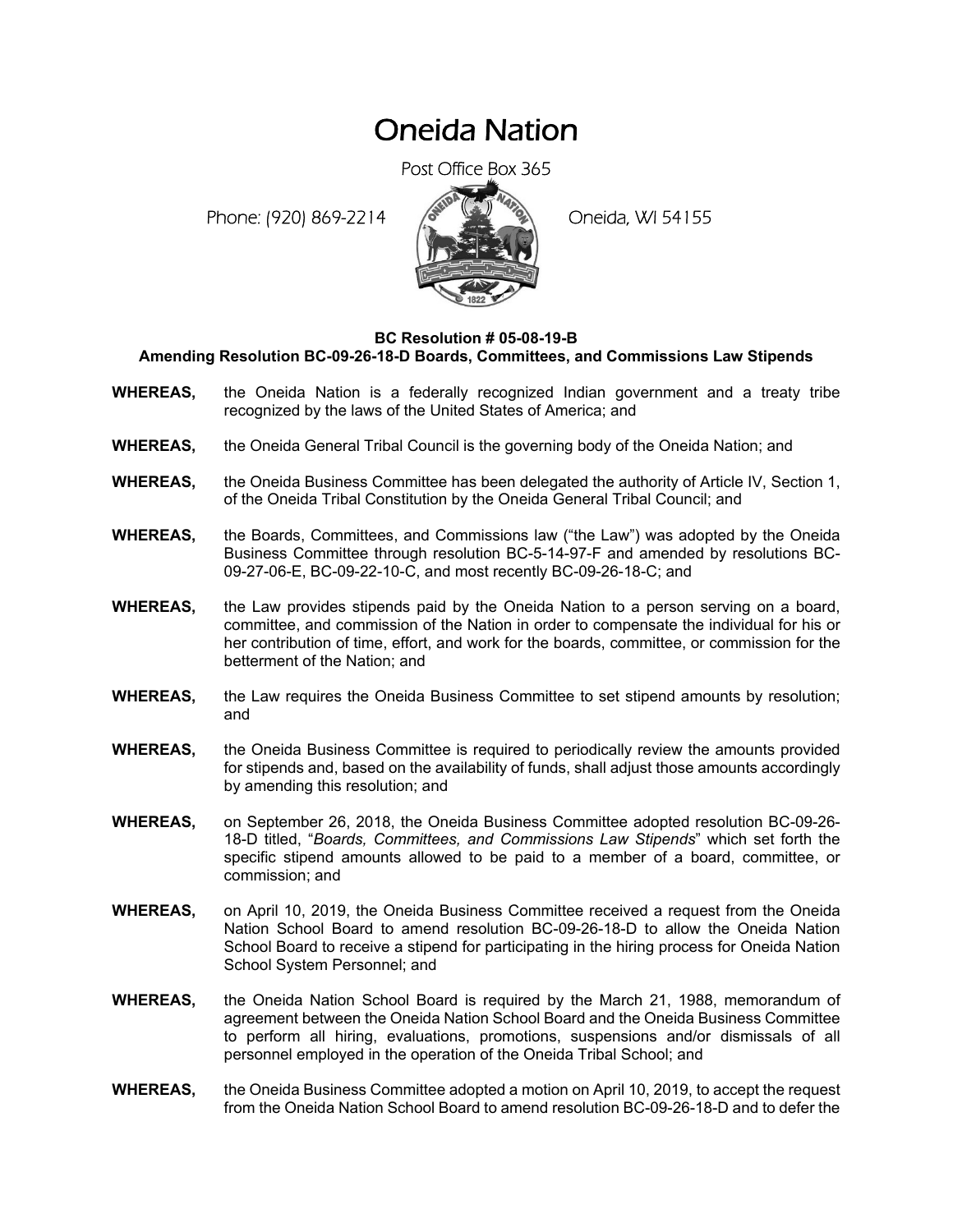request the Legislative Operating Committee and the Legislative Reference Office to bring back a recommendation which would support the request to include a stipend for HR functions; and

**WHEREAS,** the Legislative Operating Committee and the Legislative Reference Office have reviewed the matter and provided this resolution to amend resolution BC-09-26-18-D.

**NOW THEREFORE BE IT RESOLVED,** that the Oneida Business Committee sets forth the following stipend amounts allowed to be paid to a member of a board, committee, or commission of the Nation:

- 1. *Meetings of a Board, Committee, or Commission of the Nation*. A member of a board, committee, or commission of the Nation shall receive a stipend for attending a duly called meeting of the board, committee, or commission in accordance with the Law.
	- a. *Appointed Boards, Committees, and Commissions.* A member of an appointed board, committee, or commission of the Nation shall receive a stipend of seventy-five dollars (\$75) for a duly called meeting of the board, committee, or commission for up to one (1) meeting per month.
		- i. Appointed boards, committees, and commissions of the Nation include the following:
			- 1. Anna John Resident Centered Care Community Board;
			- 2. Oneida Community Library Board;
			- 3. Environmental Resource Board;
			- 4. Oneida Nation Arts Board;
			- 5. Oneida Nation Veterans Affairs Committee;
			- 6. Oneida Personnel Commission;
			- 7. Oneida Police Commission;
			- 8. Oneida Pow-wow Committee;
			- 9. Pardon and Forgiveness Screening Committee; and
			- 10. Southeastern Oneida Tribal Services Advisory Board.
	- b. *Elected Boards, Committees, and Commissions.* A member of an elected board, committee, or commission of the Nation shall receive a stipend of one hundred dollars (\$100) for a duly called meeting of the boards, committee, or commission for up to two (2) meetings per month.
		- i. Elected boards, committees, and commissions of the Nation include the following:
			- 1. Oneida Nation Commission on Aging;
			- 2. Oneida Election Board;
			- 3. Oneida Land Claims Commission;
			- 4. Oneida Land Commission;
			- 5. Oneida Nation School Board;
			- 6. Oneida Trust Enrollment Committee; and
			- 7. Oneida Gaming Commission;
				- a. Although the Oneida Gaming Commission is an elected commission of the Nation, the Oneida Nation Gaming Ordinance provides that the compensation of Oneida Nation Gaming Commissioners is not subject to the Nation's Boards, Committees, and Commissions law.
- 2. *Joint Meetings with the Oneida Business Committee*. A member of a board, committee, or commission of the Nation shall receive a stipend for attending a duly called joint meeting between the board, committee, or commission and the Oneida Business Committee in accordance with the Law.